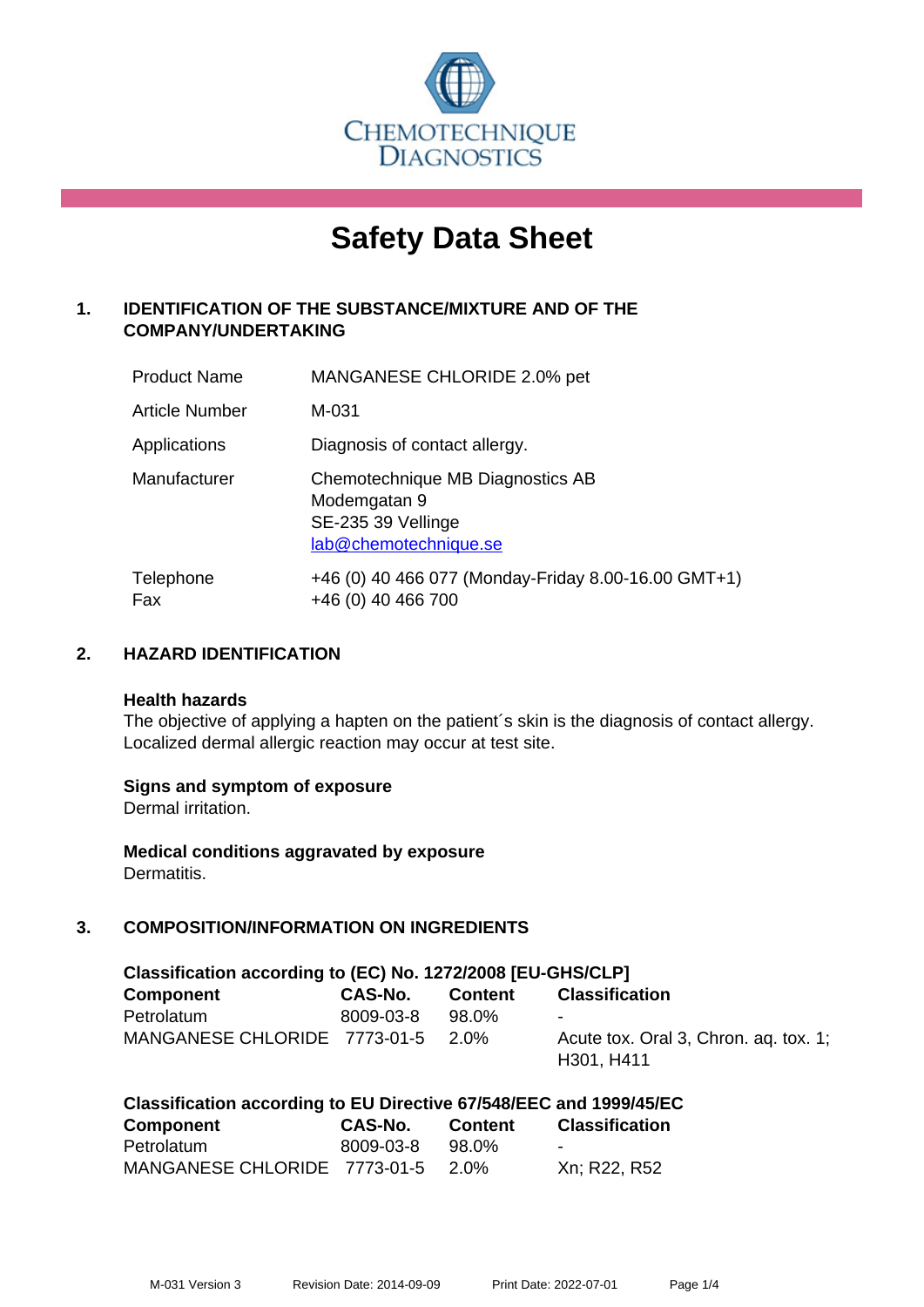## **4. FIRST AID MEASURES**

## **Emergency and first aid procedures**

Obtain medical attention.

# **5. FIRE-FIGHTING MEASURES\***

#### **Suitable extinguish media**

CO2, powder or water spray. Fight larger fires with water spray or alcohol resistant foam.

# **For safety reasons unsuitable extinguishing agents**

Water with full jet.

## **Special protective equipment for fire-fighters**

Wear self-contained respiratory protective device. Wear fully protective suit.

\*Data is shown for petrolatum only

## **6. ACCIDENTAL RELEASES MEASURES**

**Steps to be taken if material is released or spilled** Contain and place in a closed container.

# **7. HANDLING AND STORAGE**

**Precautions to be taken in handling and storage** Store dark at 5-8°C. Avoid extended exposure to light. FOR EXTERNAL USE ONLY.

# **8. EXPOSURE CONTROLS/PERSONAL PROTECTION**

**Respiratory protection** Not required.

**Ventilation** Local exhaust.

**Protective gloves** Disposal gloves.

#### **Eye protection** Not required with normal use.

## **Work/Hygienic practices**

Wash hands after each use.

## **9. PHYSICAL AND CHEMICAL PROPERTIES**

Odour **Odourless** 

Appearance Pale Pink Semi-solid

Melting point\* 50-55° C Flash point\*  $>100^{\circ}$ C

Boiling point\* No data available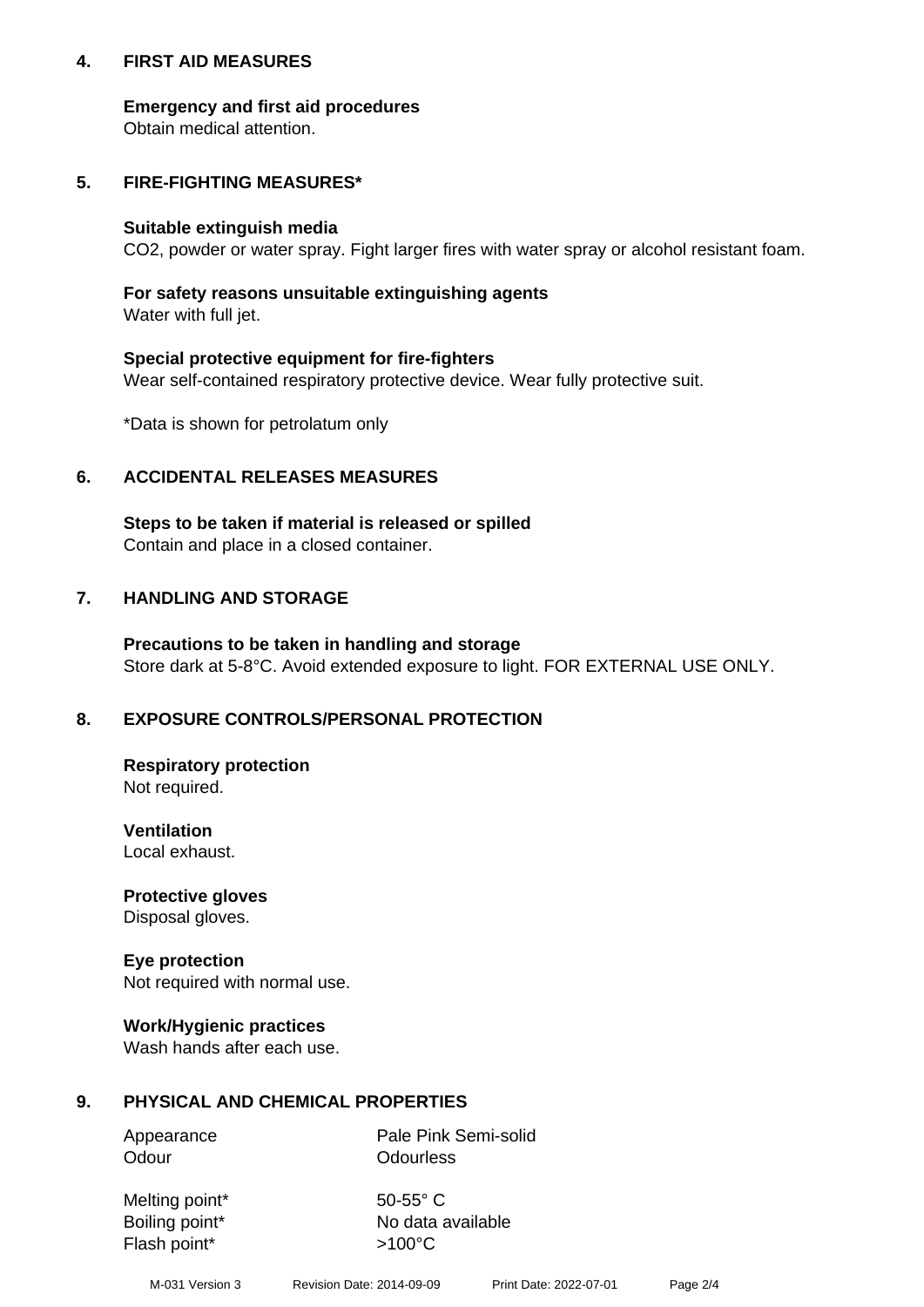Density\* No data available. Solubility in/Miscibility with Water\*

Self ignition\* Product does not self ignite. Danger of explosion\* Product does not present an explosion hazard. Insoluble

\*Data is shown for petrolatum only

# **10. STABILITY AND REACTIVITY**

#### **Incompability**

May react with strong oxidizing agents.

#### **Stability**

Stable at recommended storage conditions.

#### **Hazardous byproducts**

Combustion may generate CO, CO2 and other oxides.

**Hazardous polymerization**

Will not occur.

## **11. TOXICOLOGICAL INFORMATION**

No data available.

## **12. ECOLOGICAL INFORMATION**

No data available.

## **13. DISPOSAL CONSIDERATIONS**

#### **Waste disposal method**

Comply with federal, state/provincial and local regulation.

#### **14. TRANSPORT INFORMATION**

Not dangerous goods.

## **15. REGULATORY INFORMATION**

The classification is according to the latest editions of the EU lists, and extended by company and literature data.

#### **16. OTHER INFORMATION**

#### **Text of H-statements and R-phrases mentioned in Section 3**

| Acute tox. Oral 3 |                           | Acute toxicity, Oral (Category 3)     |                                                 |
|-------------------|---------------------------|---------------------------------------|-------------------------------------------------|
| Chron. ag. tox. 1 |                           | Chronic aquatic toxicity (Category 1) |                                                 |
| H <sub>301</sub>  |                           | Toxic if swallowed                    |                                                 |
| H411              |                           |                                       | Toxic to aquatic life with long lasting effects |
| M-031 Version 3   | Revision Date: 2014-09-09 | Print Date: 2022-07-01                | Page 3/4                                        |